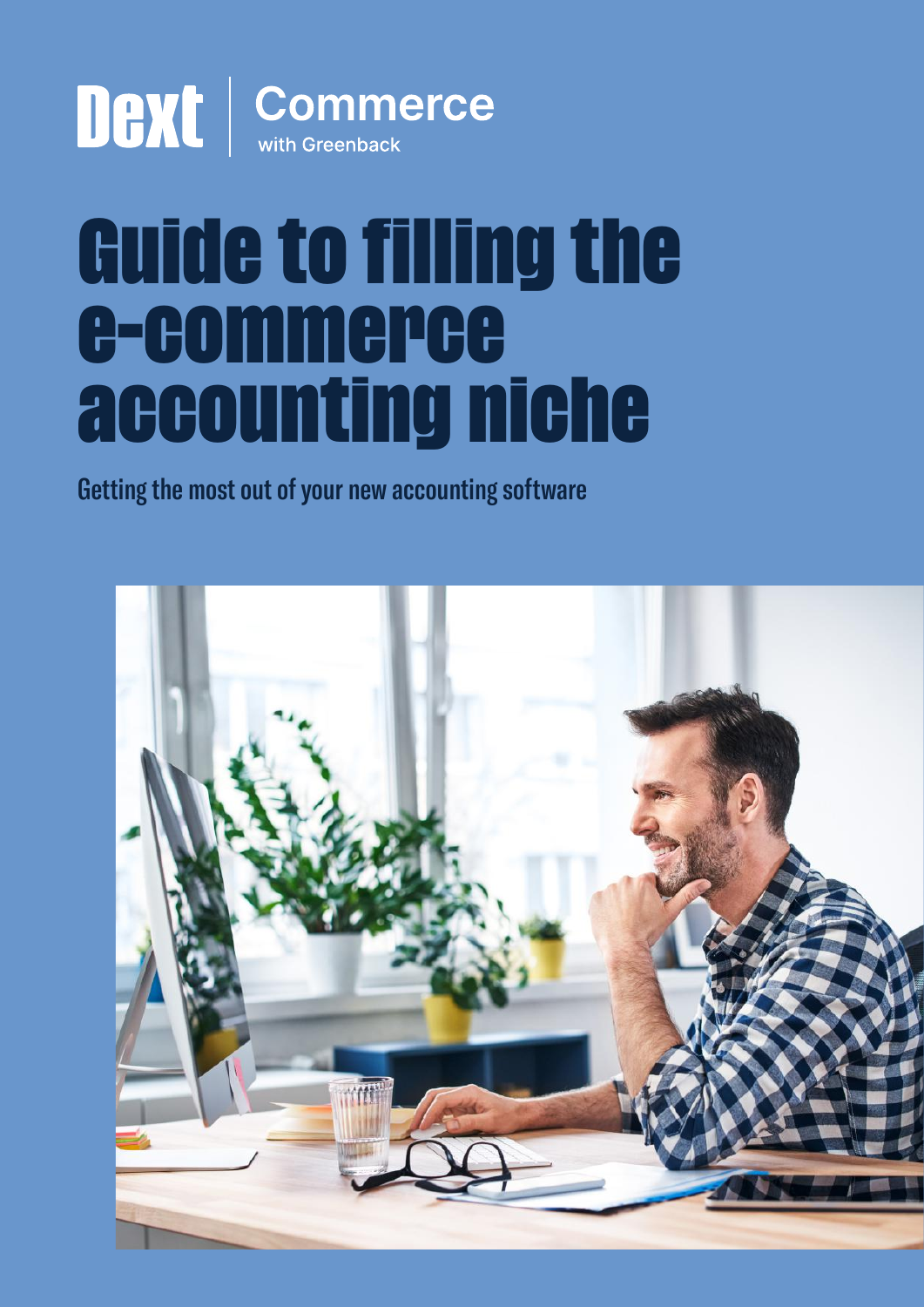### **Contents**

| Introduction                                        | 3 |
|-----------------------------------------------------|---|
| Where e-commerce accountants and businesses are now | 3 |
| How the changes are affecting businesses            | 3 |
| Serving e-commerce businesses well                  | 4 |
| The right tools for the job                         | 4 |
| An opportunity to find a new niche                  | 4 |
| Becoming a virtual FD                               | 5 |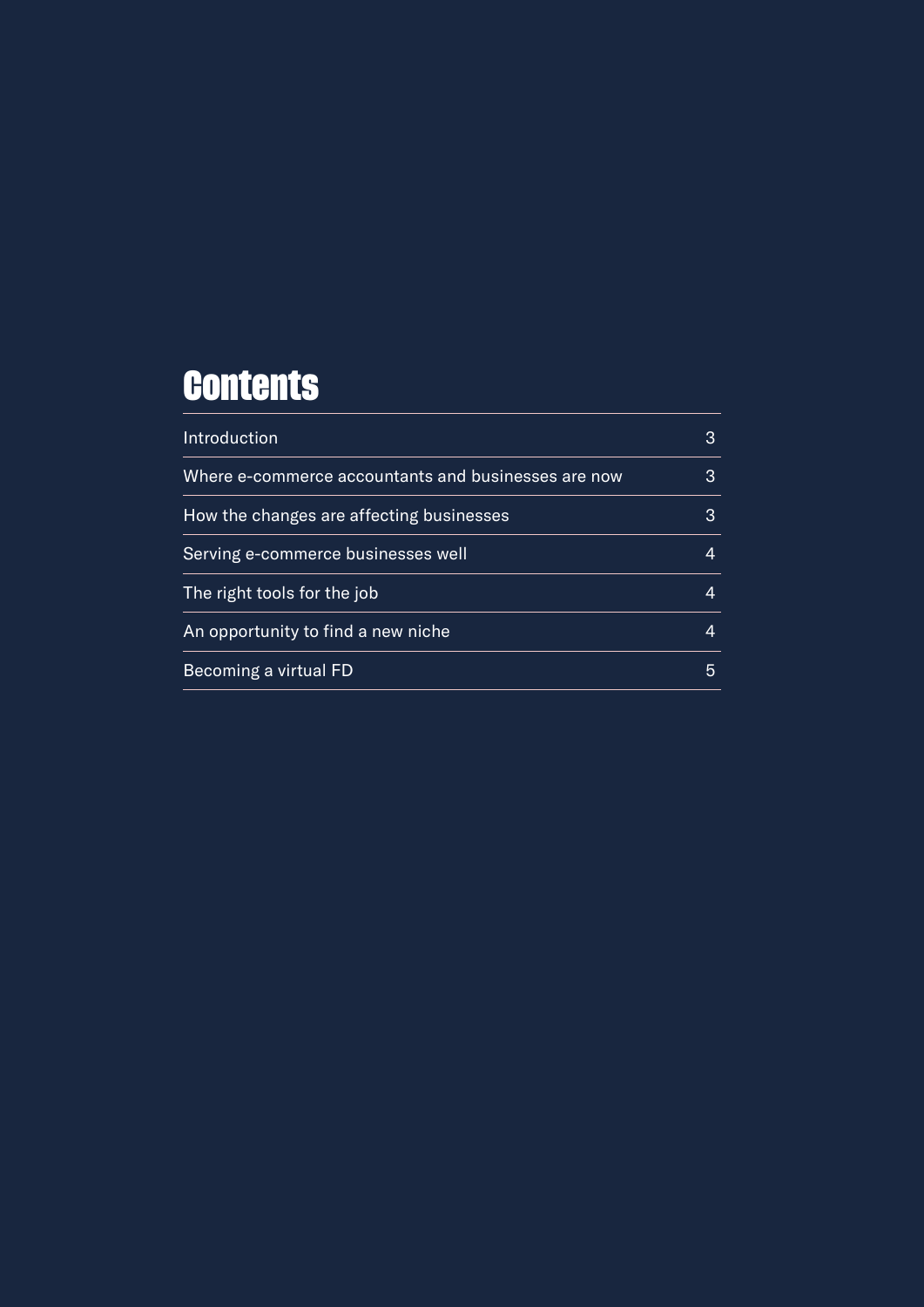<span id="page-2-0"></span>

## **Introduction**

According to our in-house Dextperts Paul Lodder and Katie Hoare, right now, to be an e-commerce accountant just means that you're an accountant who looks after clients who have online shops that's all. And current processes & systems may mean you are not completing the work as efficiently and as timely as you would like. Here's what you can do to change that, and become a real game changer for e-commerce business owners.



**Katie Hoare** Head of Practice Solutions Dext



**Paul Lodder** Head of Practice Solutions Dext

#### Where e-commerce accountants and businesses are now

There's no qualification or certification that makes you an e-commerce accountant. Having e-commerce clients makes you an e-commerce accountant, for now. That's why you have a range of experiences. For example, if you go to an e-commerce accountant, they might be still putting it all into a spreadsheet and manually sorting the data, or they might have looked into marketplace products, like Dext Commerce.

COVID has accelerated the shift to e-commerce, as many will intuitively know. If you think about all the high street shops, those that didn't have an online platform and haven't got the footfall going through the door, how do you make any Dext sales? But those businesses with a solid online presence have not seen the downturn in sales that was initially expected.

All of this is borne out in our original research, where we analysed 100 million business transactions to measure post-pandemic spending. Software and technology spending rose 66% above pre-pandemic levels with a boom in digital advertising. There was a 2000% increase in GoCardless spending volumes in the UK between March 2020-2021, as direct to consumer sales took off. But of course, these trends were also noticeable before the pandemic hit, and are unlikely to go away even if things go back to what we think of as 'normal'.

#### How the changes are affecting businesses

Dext Prepare will also benefit you if your client relationships follow a more "here's my paperwork, please file my accounts" approach.

Regardless of how your clients choose to pass on their paperwork – receipts in a bag or box, spreadsheets, hand-written cash books, desktop software or cloud systems – you can pass it through Prepare yourself. This way, you'll have a single point of document submission, centralising how you process records into a single workflow.

**Next**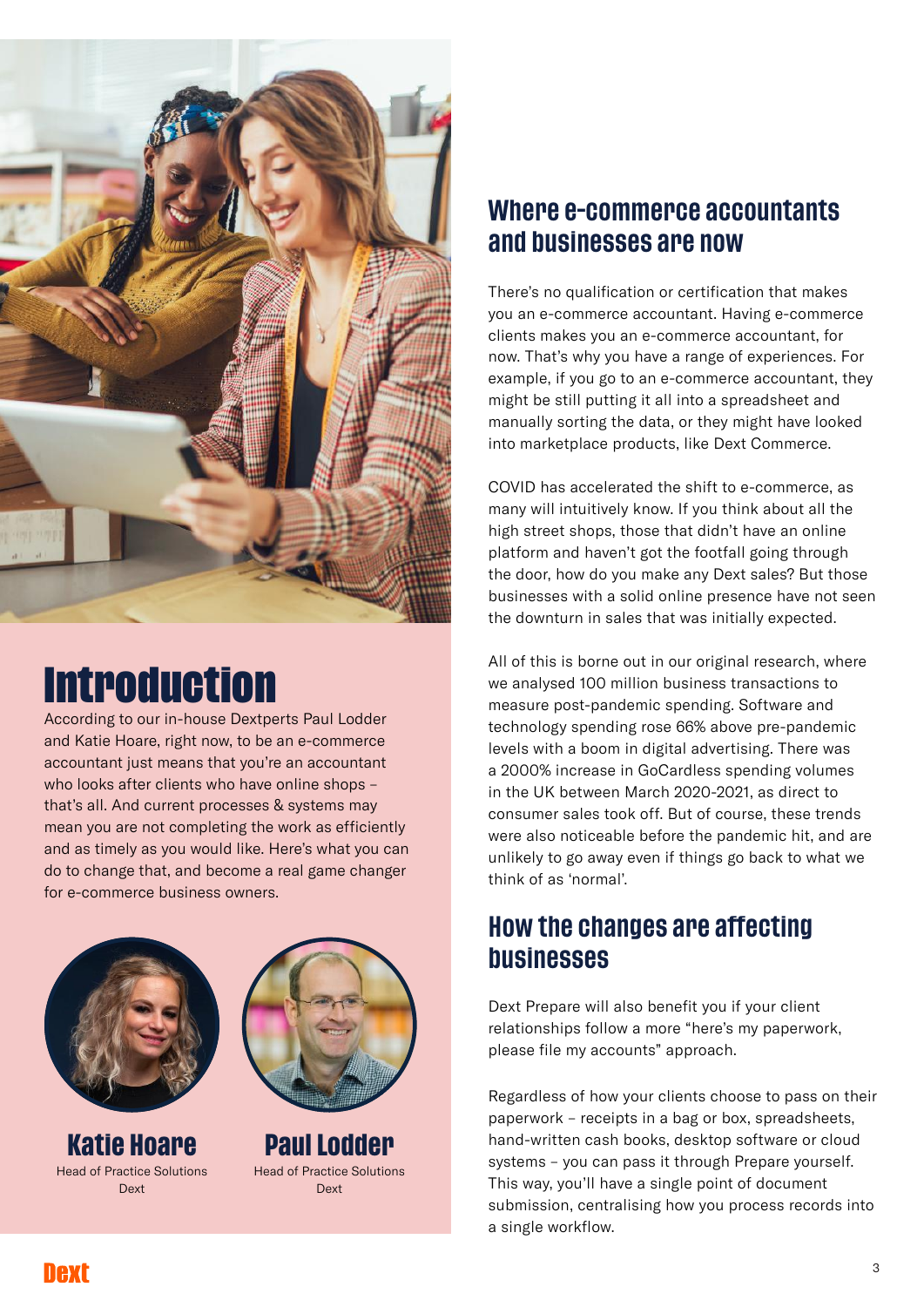#### <span id="page-3-0"></span>Serving e-commerce businesses well

Anyone can call themselves an e-commerce accountant. But a good e-commerce accountant is someone who does their homework and finds the right products to help clients, says Katie – much like what makes any accountant a good accountant anyway. Taking the time to think about their workflows and sourcing the most appropriate tools to support them.

According to Paul and Katie, an appropriate e-commerce accounting tool collects information from as many different varied sales platforms as possible. It needs to be able to gross up the transactions - most platforms bring it in net (after the deduction of any fees), but it's really important that it's gross, because otherwise the tax may be calculated incorrectly.

A good tool also needs to be able to standardise the way in which the information is presented, because each of the different platforms is different. However, the software should be able to support different local tax requirements, such as GST or VAT. And then, it needs to be able to create reports that are helpful for both insights and for compliance reporting.

Most importantly, though, these insights need to come in real time. That's because if you're trading online, you've got to know exactly where you are in terms of stock levels, activity, and cash flow, because you don't actually have visibility of it. Knowing things like which platform performs better than another - is Shopify better than Etsy? Is there any point spending money on marketing? Or discounts on sales? – those are the insights you need, but in real time.



| o           |                                                                                                                                            |                                                                                                                                                                    |                                                                                                                                                                                                                                                                                                                                                                                                                                                                                                                                                                                                                     |                              |                                                                                                                                       |                      |                                                |               |
|-------------|--------------------------------------------------------------------------------------------------------------------------------------------|--------------------------------------------------------------------------------------------------------------------------------------------------------------------|---------------------------------------------------------------------------------------------------------------------------------------------------------------------------------------------------------------------------------------------------------------------------------------------------------------------------------------------------------------------------------------------------------------------------------------------------------------------------------------------------------------------------------------------------------------------------------------------------------------------|------------------------------|---------------------------------------------------------------------------------------------------------------------------------------|----------------------|------------------------------------------------|---------------|
| ö           | Good afternoon, Ross                                                                                                                       |                                                                                                                                                                    |                                                                                                                                                                                                                                                                                                                                                                                                                                                                                                                                                                                                                     |                              |                                                                                                                                       |                      |                                                |               |
| ٠           | <b>Q</b> Wietshall                                                                                                                         | A Peachtrap were against prior of a trajer than that but of Tomas Bands.                                                                                           |                                                                                                                                                                                                                                                                                                                                                                                                                                                                                                                                                                                                                     |                              |                                                                                                                                       |                      |                                                |               |
| n<br>ö<br>è | 兰<br><b>Equativeness</b><br>between transition of termination<br>and it recent seems fire.<br>mining annual<br>interpretations in the con- | iO.<br>Next Hotels at Data?<br>The characteristic field in a given in the characteristic state of the control of the party<br>artist Hermit<br>Stand I can write 1 | $\circ$<br><b>Help Gross</b><br><b>Red of Fire and Instruction</b><br>$\label{eq:1} \begin{split} \text{subject to } \mathcal{C}(\mathcal{C}) = \mathcal{C}(\mathcal{C}) \times \mathcal{C}(\mathcal{C}) \times \mathcal{C}(\mathcal{C}) \times \mathcal{C}(\mathcal{C}) \times \mathcal{C}(\mathcal{C}) \times \mathcal{C}(\mathcal{C}) \times \mathcal{C}(\mathcal{C}) \times \mathcal{C}(\mathcal{C}) \times \mathcal{C}(\mathcal{C}) \times \mathcal{C}(\mathcal{C}) \times \mathcal{C}(\mathcal{C}) \times \mathcal{C}(\mathcal{C}) \times \mathcal{C}(\mathcal{C}) \times \mathcal{C}(\$<br><b>Standard I</b> |                              |                                                                                                                                       |                      |                                                |               |
| $\circ$     | Year Assounts<br><b>The hand 4 contracted accounts</b>                                                                                     |                                                                                                                                                                    |                                                                                                                                                                                                                                                                                                                                                                                                                                                                                                                                                                                                                     |                              |                                                                                                                                       |                      |                                                |               |
|             | workersbackstrakers.                                                                                                                       | kelk, Smithsteathstead ages                                                                                                                                        | <b>Ide belizzdrawizer</b>                                                                                                                                                                                                                                                                                                                                                                                                                                                                                                                                                                                           | calculated by the Calculated | Dent Dates on DR                                                                                                                      | <b>Case Sechings</b> |                                                |               |
|             | amazoncouk                                                                                                                                 | amazon                                                                                                                                                             | P PayPal                                                                                                                                                                                                                                                                                                                                                                                                                                                                                                                                                                                                            | P PayPal                     |                                                                                                                                       |                      |                                                |               |
|             |                                                                                                                                            |                                                                                                                                                                    |                                                                                                                                                                                                                                                                                                                                                                                                                                                                                                                                                                                                                     |                              | <b>VENTILE EXPERIENCE</b>                                                                                                             |                      |                                                |               |
|             | beautischapter on these cir-<br>$\frac{1}{2} \left( \frac{1}{2} \right) \left( \frac{1}{2} \right)$                                        |                                                                                                                                                                    |                                                                                                                                                                                                                                                                                                                                                                                                                                                                                                                                                                                                                     |                              |                                                                                                                                       |                      |                                                | <b>Wilson</b> |
|             | $\cdots$                                                                                                                                   |                                                                                                                                                                    |                                                                                                                                                                                                                                                                                                                                                                                                                                                                                                                                                                                                                     |                              |                                                                                                                                       |                      | <b>TANK</b><br><b>Shows</b>                    |               |
|             | $\sim$                                                                                                                                     |                                                                                                                                                                    |                                                                                                                                                                                                                                                                                                                                                                                                                                                                                                                                                                                                                     |                              |                                                                                                                                       |                      | <b>Rambin</b><br><b>Service And Controller</b> |               |
|             | $\rightarrow$<br>THE R                                                                                                                     | $\sim$                                                                                                                                                             | 24.36                                                                                                                                                                                                                                                                                                                                                                                                                                                                                                                                                                                                               | $-46 - 5$                    |                                                                                                                                       |                      | $\sim$                                         |               |
|             |                                                                                                                                            |                                                                                                                                                                    |                                                                                                                                                                                                                                                                                                                                                                                                                                                                                                                                                                                                                     |                              | <b>Recont Transactions</b><br>New Bridge deniers showed the product and success art convenient and concerns.<br>G text application of |                      |                                                |               |
|             |                                                                                                                                            |                                                                                                                                                                    |                                                                                                                                                                                                                                                                                                                                                                                                                                                                                                                                                                                                                     |                              |                                                                                                                                       |                      |                                                |               |

#### The right tools for the job

These are insights that you can get real time from an accounting tool like Dext Commerce. For example, clients may newly meet the VAT threshold, and with Dext commerce, you'll get real-time insights to ensure that any registration for VAT is made before the threshold has been crossed and not potentially months after.

#### An opportunity to find a new niche

It is an opportunity for accountants to position themselves as experts in a growing niche area and be seen as more of a modern, forward-thinking accountant. If they are e-commerce experts, they will also have lots of other clients in e-commerce. And they'll be able to use knowledge from one client and say, "Look, have you thought about selling on Etsy for a bit? Because that

seems to be gaining a lot more traction?" You obviously can't divulge any client information, but you can pick up trends or ideas or feels for it.

Why aren't more accountants positioning ourselves in this sector, which is growing? You know, why are we sticking with construction? Well, there's nothing wrong with construction. But why not pick the sector which is only moving in one direction at the moment?

There are many opportunities for advisory services that come along with it, like all the tax planning because people are setting up these businesses, but they've not thought about all the tax.